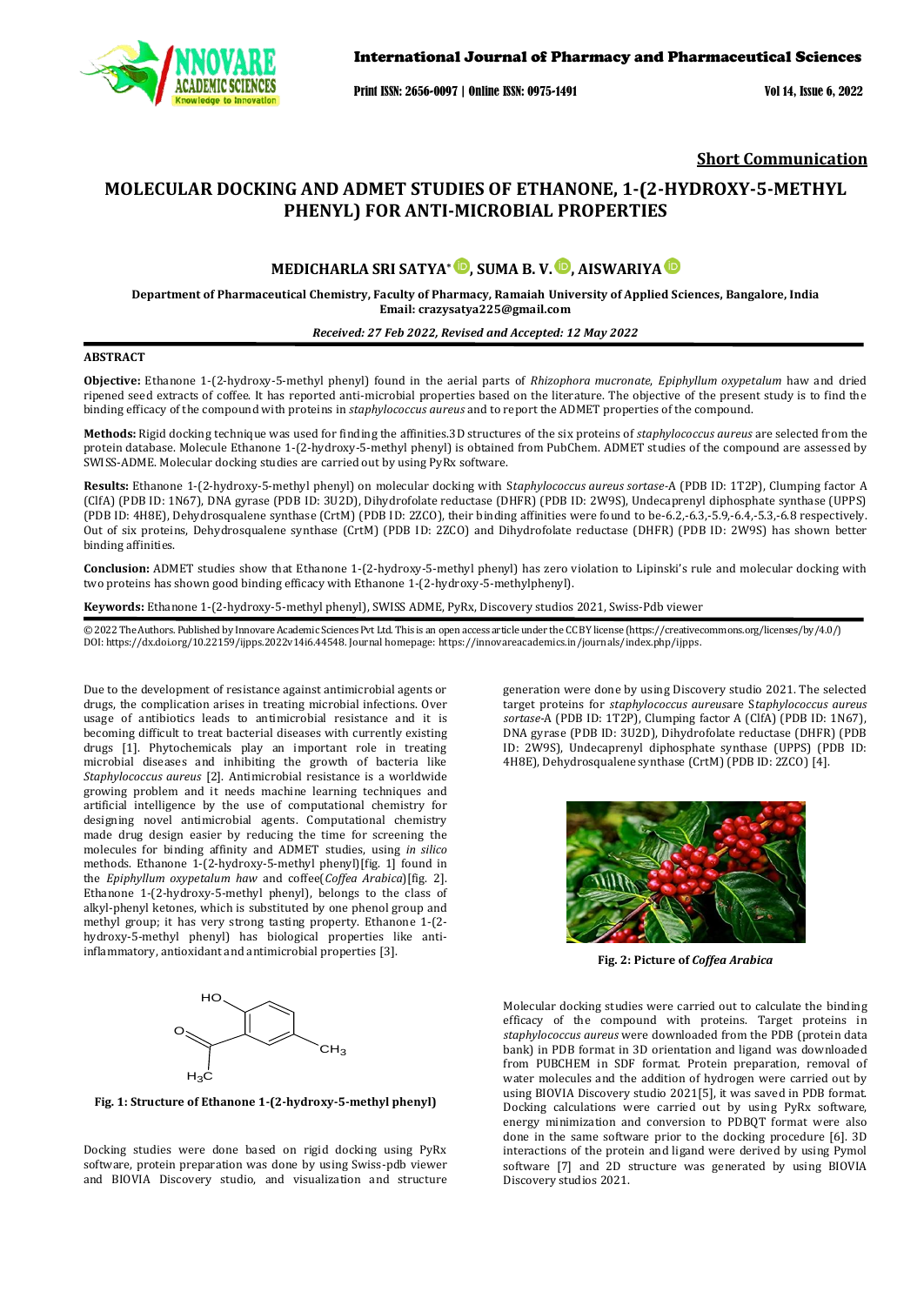ADMET studies were carried out by using the SWISS ADME website by converting the structure into the smiles format [8].

Result showed that molecular docking for Ethanone 1-(2-hydroxy-5 methyl phenyl) with different target proteins of *staphylococcus*  *aureus* were done, binding scores of ligand with proteins like Dehydrosqualene synthase (CrtM) (PDB ID: 2ZCO) and Dihydrofolate reductase (DHFR) (PDB ID: 2W9S) were shown good results. Binding energies of the ligand with six proteins are given in the following table 1.

#### Table 1: Molecular docking scores of Ethanone 1-(2-hydroxy-5-methyl phenyl) with different target proteins of *staphylococcus aureus*

| Protein                                                 | <b>Binding affinity</b>                |              |
|---------------------------------------------------------|----------------------------------------|--------------|
|                                                         | Ethanone 1-(2-hydroxy-5-methyl phenyl) | Penicillin G |
| Staphylococcus aureus sortase-A (PDB ID: 1T2P)          | $-6.2$                                 | $-7.0$       |
| Clumping factor A (ClfA) (PDB ID: 1N67)                 | $-6.3$                                 | $-8.2$       |
| DNA gyrase (PDB ID: 3U2D)                               | $-5.9$                                 | $-7.5$       |
| Dihydrofolate reductase (DHFR) (PDB ID: 2W9S)           | $-6.4$                                 | $-8.7$       |
| Undecaprenyl diphosphate synthase (UPPS) (PDB ID: 4H8E) | $-5.3$                                 | $-6.4$       |
| Dehydrosqualene synthase (CrtM) (PDB ID: 2ZCO)          | $-6.8$                                 | $-8.2$       |





**Fig. 3: 2D representation of the interaction between Ethanone 1-(2-hydroxy-5-methyl phenyl) and staphylococcus aureus sortase-A (PDB ID: 1T2P)**



**Fig. 4: 2D representation of the interaction between Ethanone 1-(2-hydroxy-5-methyl phenyl) and Clumping factor A (ClfA) (PDB ID: 1N67)**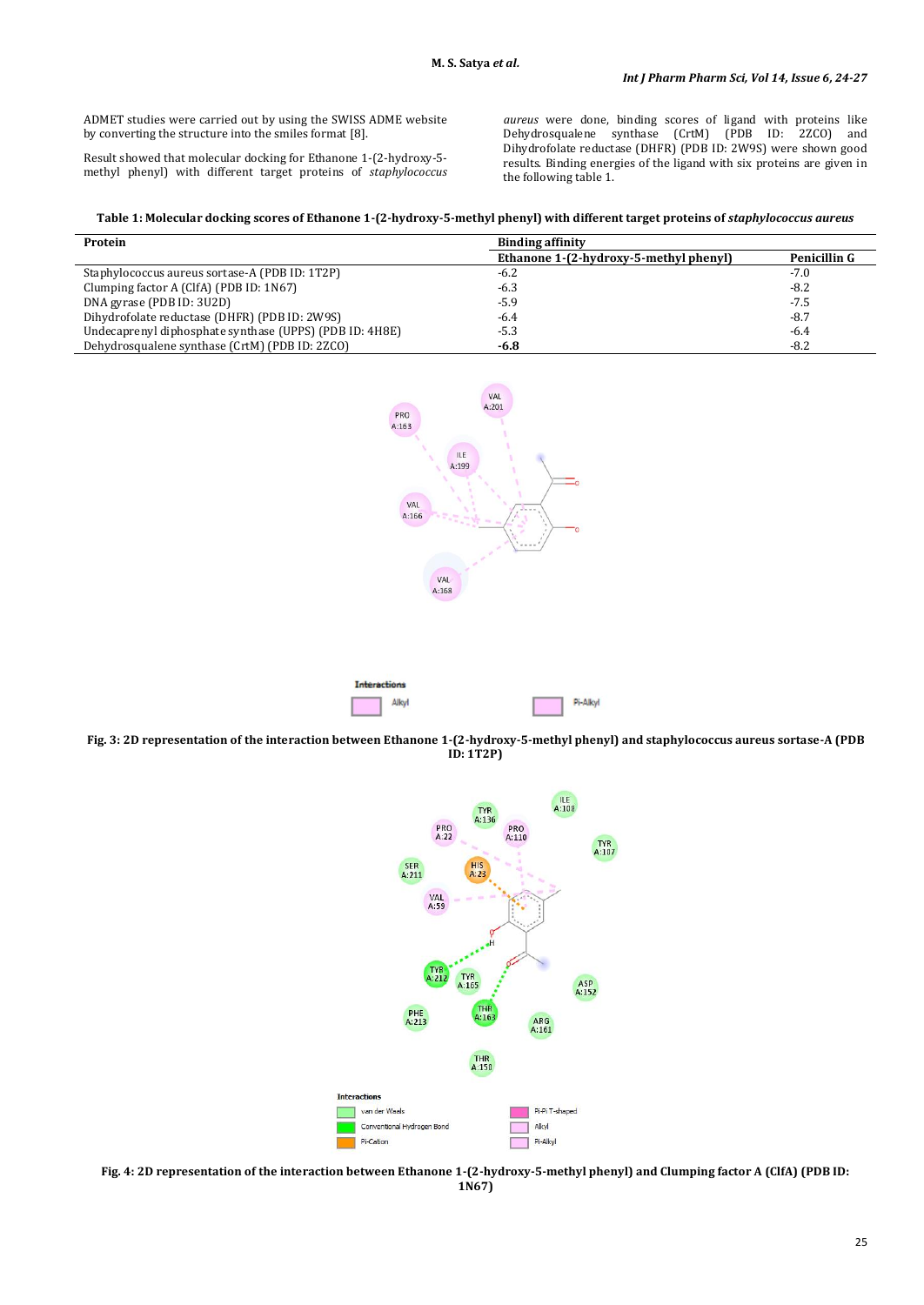

**Fig. 5: 2D representation of interaction between ethanone 1-(2-hydroxy-5-methyl phenyl) and DNA gyrase (PDB ID: 3U2D)**



**Fig. 6: 2D representation of interaction between Ethanone 1-(2-hydroxy-5-methyl phenyl) and Dihydrofolate reductase (DHFR) (PDB ID: 2W9S)**



**Fig. 7: 2D representation of the interaction between Ethanone 1-(2-hydroxy-5-methyl phenyl) and Undecaprenyl diphosphate synthase (UPPS) (PDB ID: 4H8E)**